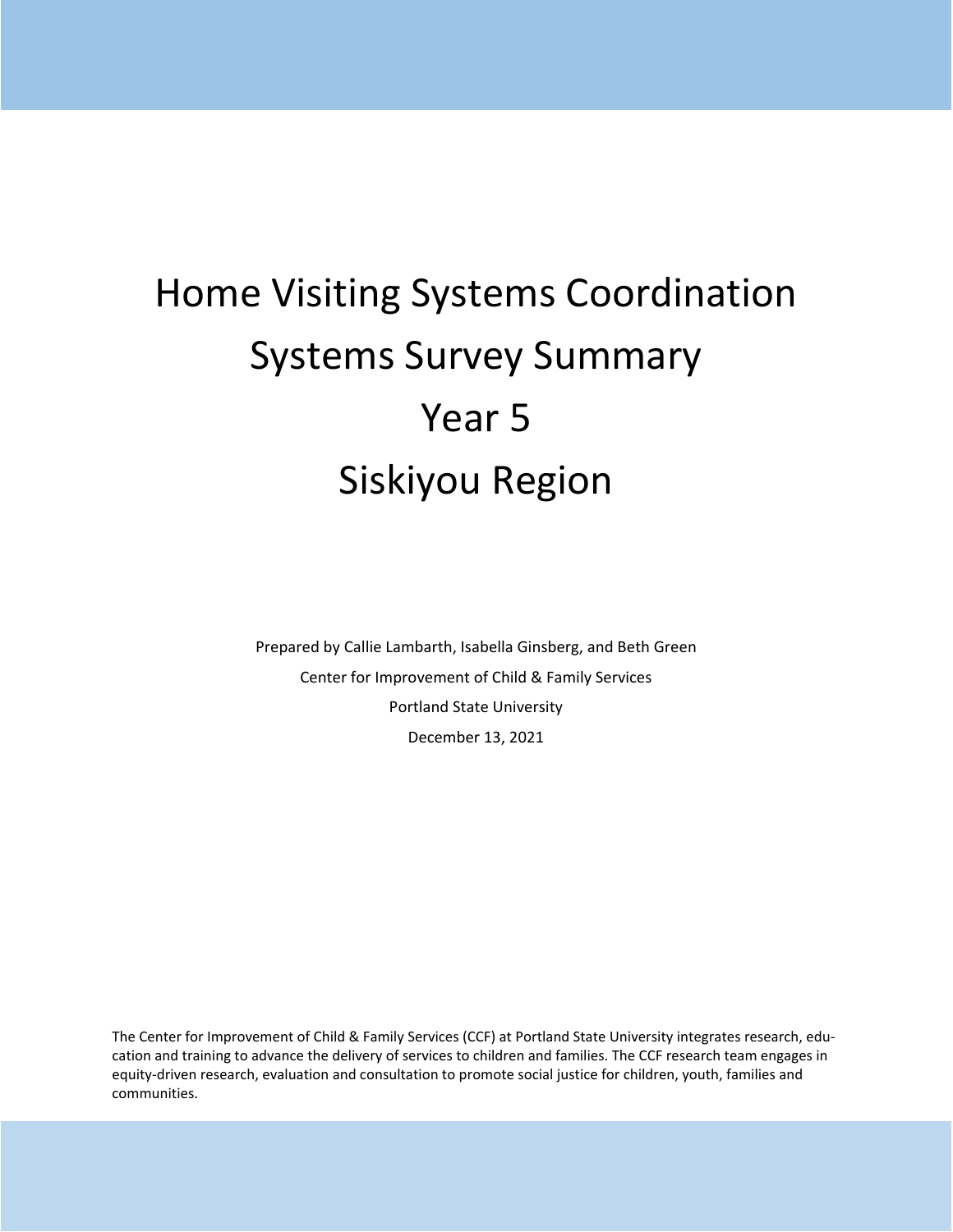# Introduction & Background

The Home Visiting Systems Coordination (HVSC) project aims to create a coordinated home visiting (HV) system that strengthens and benefits all home visiting models as part of each region's birth-to-five early childhood development system. Regions include counties served by First 5 Siskiyou, California; the South Central Early Learning Hub in Douglas, Klamath, and Lake Counties in Oregon; and the South Coast Regional Early Learning Hub in Coos, Curry, and coastal Douglas Counties in Oregon. The long-term goal for the project is to improve outcomes for families and expand each region's capacity to serve more families.

As part of the HVSC project evaluation, members of the Portland State University (PSU) evaluation teamat the Center for Improvement of Child & Family Services (CCF) worked with coordinators in each of the project's three regions. The CCF evaluation team distributed the electronic survey to HV System Coordinators, who invited their stakeholders to participate. The survey was available in English and Spanish. The CCF evaluation team also invited survey participants to opt-in to random electronic drawing for one of ten \$40 Amazon e-gift cards as a thank you for their time.

The HV Systems Survey was developed to gather information about key aspects of the current HV systems, project governance, communication, and collaborative partnerships. The information summarized here shows survey results at baseline and annually at one, two, three, four, and five years after project start.

#### Survey Participants

As shown in Table 1a, a total of 52 stakeholders from the three regions participated in the Systems Survey in 2021. This year, Siskiyou participants represented 21% of the total number of respondents.

#### **Table 1a. Count of survey participants in each HVSC region**

|                      | <b>Number of Respondents</b> |              |              |              |              |              |  |  |  |
|----------------------|------------------------------|--------------|--------------|--------------|--------------|--------------|--|--|--|
| <b>HVSC Region</b>   | 2016<br>(Baseline)           | 2017<br>(Y1) | 2018<br>(Y2) | 2019<br>(Y3) | 2020<br>(Y4) | 2021<br>(Y5) |  |  |  |
| Siskiyou, CA         | 10                           | 21           | 29           | 19           | 19           | 11           |  |  |  |
| South Central, OR    |                              |              |              |              |              |              |  |  |  |
| Lake, Klamath,       | 27                           | 32           | 42           | 38           | 33           | 28           |  |  |  |
| Douglas Counties     |                              |              |              |              |              |              |  |  |  |
| South Coast, OR      |                              |              |              |              |              |              |  |  |  |
| Curry, Coos, coastal | 20                           | 12           | 17           | 17           | 14           | 13           |  |  |  |
| Douglas Counties     |                              |              |              |              |              |              |  |  |  |
| Total                | 57                           | 65           | 88           | 74           | 66           | 52           |  |  |  |

As shown in Table 1b, the project achieved an overall 50% response rate, based on the number of stakeholders who were invited to participate. This is somewhat lower compared to prior years, where the response rate consistently had achieved a 75% response rate or above.



HILDREN & FAMILIES COMMISSION

#### **Contact Info**

For information about the HVSC Siskiyou region strategies: Michelle Harris [mharris@first5siskiyou.org](mailto:mharris@first5siskiyou.org) 

For more information about the HVSC project evaluation: Callie Lambarth [lambarth@pdx.edu](mailto:lambarth@pdx.edu) Beth Green [beth.green@pdx.edu](mailto:beth.green@pdx.edu) 

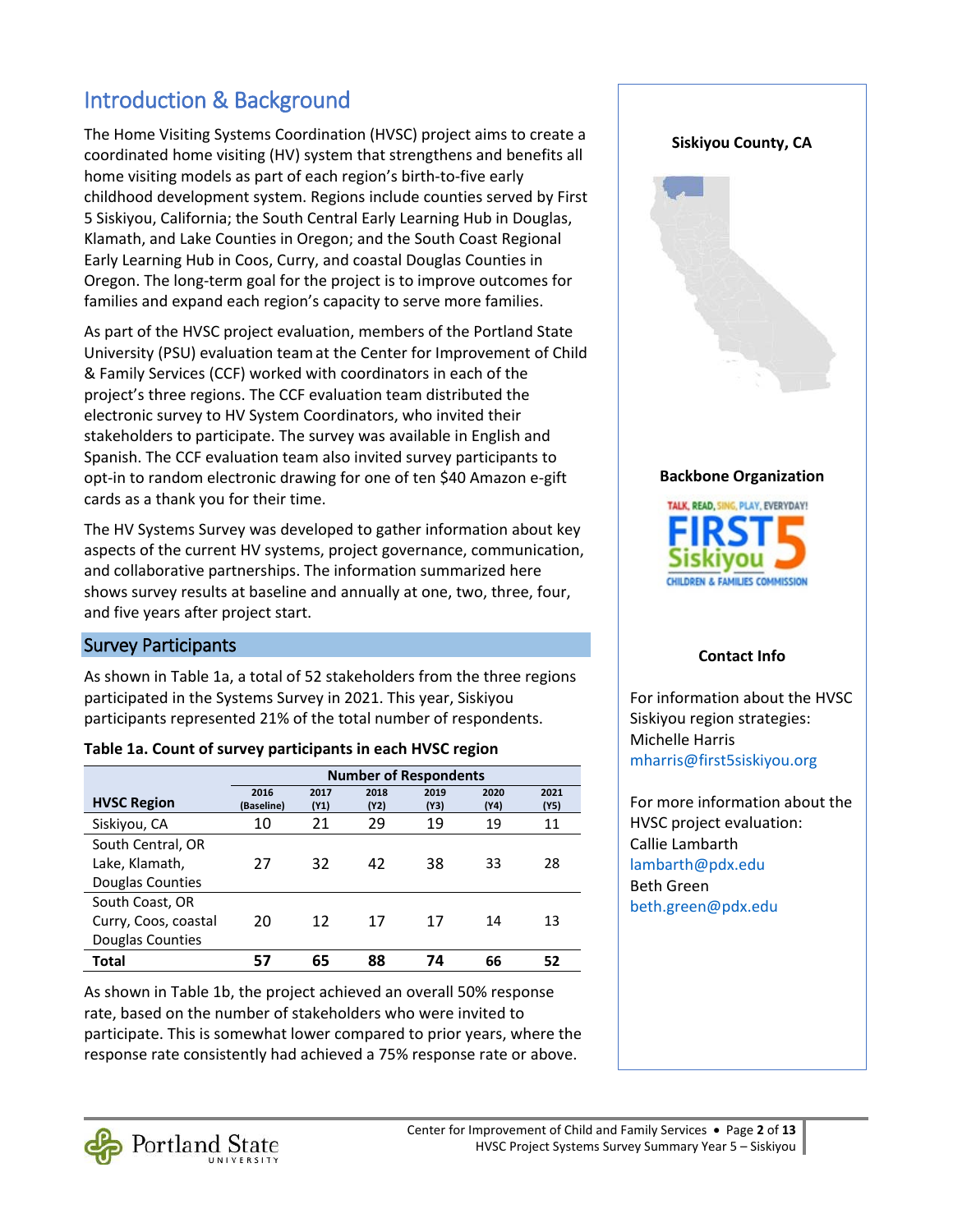Based on feedback from project partners, even fewer respondents may have been able to participate in 2021 due to ongoing COVID-19 conditions, stressors, and workload impacts.

#### **Table 1b. Response Rates by Region**

|                    | <b>Response Rate</b> |              |              |              |              |              |
|--------------------|----------------------|--------------|--------------|--------------|--------------|--------------|
| <b>HVSC Region</b> | 2016<br>(Baseline)   | 2017<br>(Y1) | 2018<br>(Y2) | 2019<br>(Y3) | 2020<br>(Y4) | 2021<br>(Y5) |
| Siskiyou, CA       | ΝR                   | ΝR           | 74%          | 68%          | 59%          | 37%          |
| South Central, OR  | ΝR                   | ΝR           | 81%          | 75%          | 87%          | 62%          |
| South Coast, OR    | ΝR                   | ΝR           | 81%          | 89%          | 82%          | 46%          |
| Total              | ΝR                   | <b>NR</b>    | 79%          | 76%          | 76%          | 50%          |

'NR" indicates that Response Rate was not reported for 2016 and 2017.

Siskiyou region survey participants in 2021 worked in organizations with programs across sectors. Most participants (82%) worked in organizations delivering early learning programming, including home visiting.

#### **Table 1c. Type of Program or Organization Represented by Survey Respondents**

| Type of Program / Organization $1$                  | Number of<br><b>Respondents</b> | $%$ of<br><b>Respondents</b><br>(n=11) |
|-----------------------------------------------------|---------------------------------|----------------------------------------|
| Early Learning<br>Head Start, preschool, child care |                                 | 64%                                    |
| Early childhood home visiting program               |                                 | 36%                                    |
| County, Hub, or regional organization               | 7                               | 18%                                    |
| Parenting education                                 |                                 | 9%                                     |

For more information about participants, find additional details in Appendix A.

#### Overall Home Visiting Systems Coordination

A total of 3 respondents (27%) reported that they participate in the HVSC project leadership, steering committee, or advisory group for their region, fewer compared to prior years.

| Table 1d.<br>Leadership & Governance Participation | Number of<br><b>Respondents</b> | $%$ of<br><b>Respondents</b> |
|----------------------------------------------------|---------------------------------|------------------------------|
| 2016 Survey Participants (n=10)                    | 8                               | 80%                          |
| 2017 Survey Participants (n=21)                    | 14                              | 67%                          |
| 2018 Survey Participants (n=28)                    | 13                              | 46%                          |
| 2019 Survey Participants (n=19)                    | q                               | 47%                          |
| 2020 Survey Participants (n=18)                    | q                               | 50%                          |
| 2020 Survey Participants (n=11)                    | 3                               | 27%                          |

"The collaborative was instrumental in building the networks we utilize today. [Home visiting programs] did not really speak to or refer families to each other." – Survey Respondent

<span id="page-2-0"></span><sup>&</sup>lt;sup>1</sup> Totals do not equal 100% because respondents can endorse more than one category.

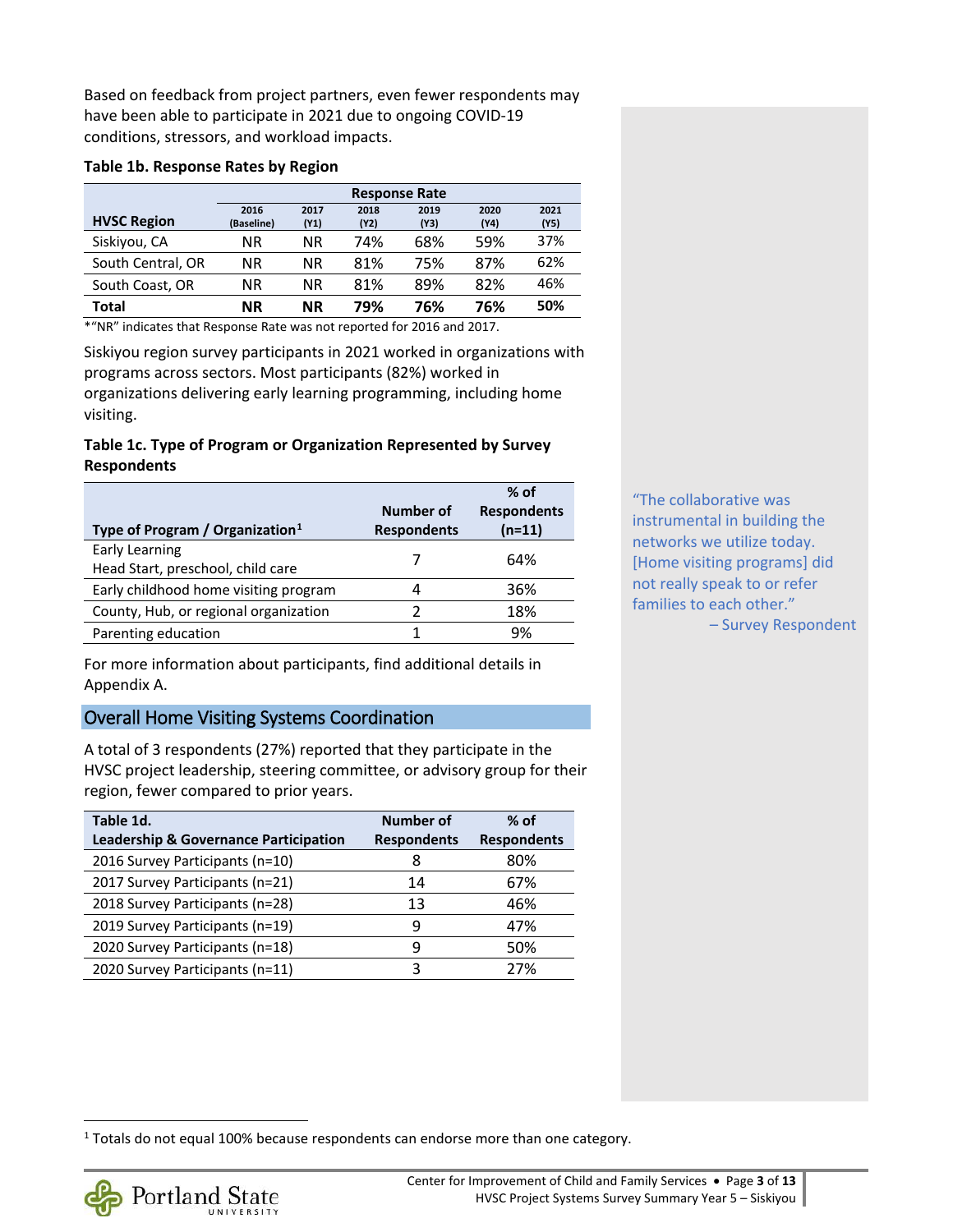**Figure 1. More survey participants (%) in 2021 report being involved in home visiting systems coordination work for 1-2 years.** 



Figure 1 shows the percent of survey respondents who report being involved in home visiting systems coordination. At the start of the HVSC project, over a third (38%) reported being involved for less than a year, while 25% reported being involved in systems coordination work for 3 or more years.

By 2021, an increasing percentage of respondents (60%) reported being involved for 1-2 years. And fewer respondents of the survey have been involved for 3 or more years.

This suggests that more survey respondents this year were newer to the HVSC project and goals.

**Figure 2. Survey participants increasingly report coordination throughout the county, and has largely been maintained.** 



Compared to the first year of the project, when 11% of survey respondents reported that home visiting coordination was happening across the county, this has nearly quadrupled, to 56% of survey respondents in 2021.

Similar rates of respondents report home visiting coordination happening within some areas of the county, while very few respondents felt that very little coordination was happening. These results suggest improved and sustained overall communication and home visiting coordination over the course of five years of the project.

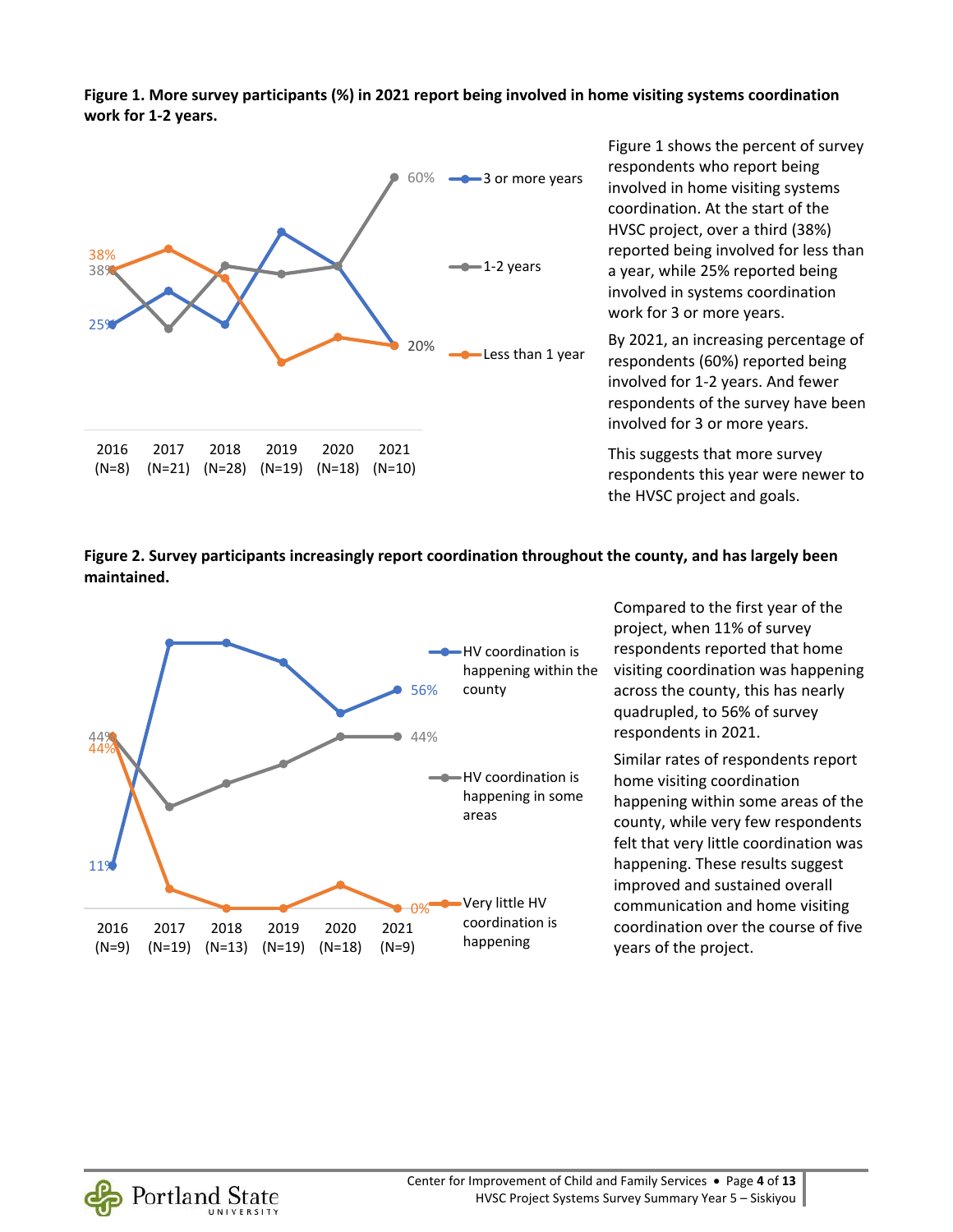# Survey Domains

The following tables show the percent of respondents across regions who, on average, "Agree" or "Strongly Agree" with the items that make up each domain. Survey items are grouped into different domains that comprise effective HV collaborative groups and a coordinated HV system. Although there were 11 total survey respondents in 2021, the number of valid responses for each region and domain may vary due to respondents skipping items or reporting they "Don't Know."

#### Communication & Collaboration

| Table 2. Communication &<br><b>Collaboration Domain (% SA/A<sup>2</sup>)</b>                                                                                           | $^{\prime}16$ | $^{\prime}17$ | $^{\prime}18$       | '19          | '20 | $^{\prime}21$ |
|------------------------------------------------------------------------------------------------------------------------------------------------------------------------|---------------|---------------|---------------------|--------------|-----|---------------|
| There is effective communication<br>between HV program leadership<br>(e.g., HV supervisors, HV<br>managers) within the county<br>involved in the collaborative.        | 29%           | 79%           |                     | 88% 89% 100% |     | 73%           |
| There is effective communication<br>between HV program leadership<br>(e.g., HV supervisors, HV<br>managers) within the region<br>involved in the collaborative.        | NA            | NA.           |                     | 78% 82% 83%  |     | 56%           |
| There is effective communication<br>between HV leaders (e.g., HV<br>supervisors, HV managers) and<br>home visitors within the county<br>involved in the collaborative. | 17%           |               | 79% 75% 82%         |              | 93% | 80%           |
| There is effective communication<br>between HV leaders (e.g., HV<br>supervisors, HV managers) and<br>home visitors within the region<br>involved in the collaborative. | NA            | NA.           | 67%                 | 88%          |     | 69% 63%       |
| The current HV system provides<br>sufficient networking<br>opportunities between HV<br>providers and programs.                                                         | 14%           |               | 74% 81% 90% 87% 91% |              |     |               |

#### Communication & Collaboration Highlights

Compared to recent prior years, lower rates of survey participants in 2021 agreed that there is effective communication overall, both within counties and across the region.

However, higher or similar rates of respondents compared to prior years, felt there were sufficient networking opportunities and a high level of mutual respect among those involved in systems-building work.

Respondents most commonly identified COVID-19 conditions as the greatest challenge they have faced over the past year.

"Making connections and being able to network has been an important accomplishment."

– Survey Respondent

<span id="page-4-0"></span> $\overline{a}$ <sup>2</sup> "% SA/A" is the percent of respondents who reported they Agreed or Strongly Agreed with the item.

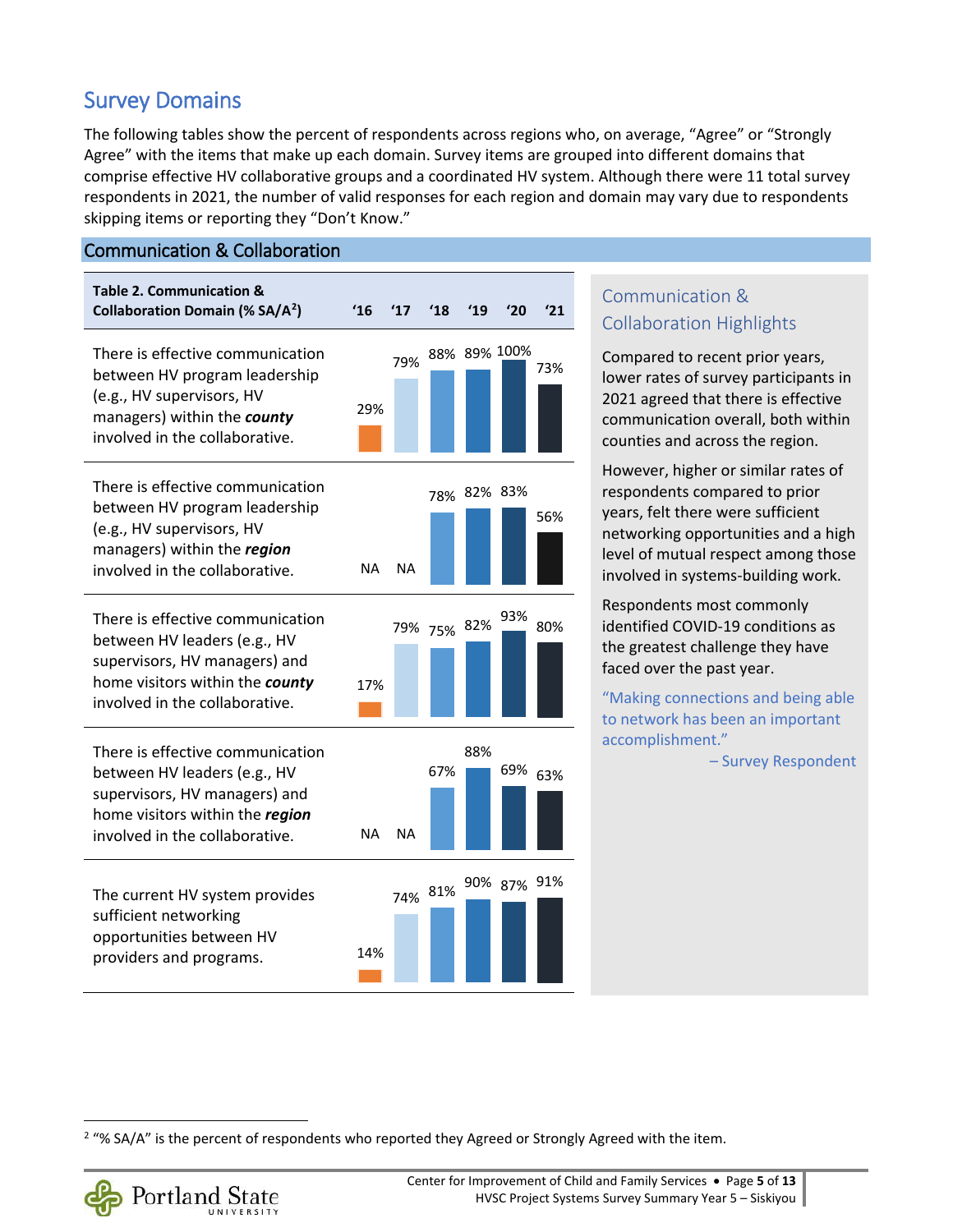**Table 2. Communication & Collaboration Domain (% SA/A[2](#page-4-0) ) '16 '17 '18 '19 '20 '21**  There is a high level of mutual respect and understanding among people and programs involved in the HV systems-building work. 63% 89% 96% 100% 93% 91%

"NA" indicates that the survey item was not included in prior years, so we report Not Applicable for those time points.

#### Governance & Planning



#### Governance & Planning **Highlights**

Survey participants largely agreed that those involved in governance and planning for HVSC work have established and maintained a foundation for working together effectively.

All survey respondents agreed that the collaborative had a shared vision, identified objectives to help them attain longer-term goals, a clear understanding of how a system of supports benefits children and families, and that the people critical to the success of the collaborative are involved.

<span id="page-5-0"></span><sup>&</sup>lt;sup>3</sup> "% SA/A" is the percent of respondents who reported they Agreed or Strongly Agreed with the item.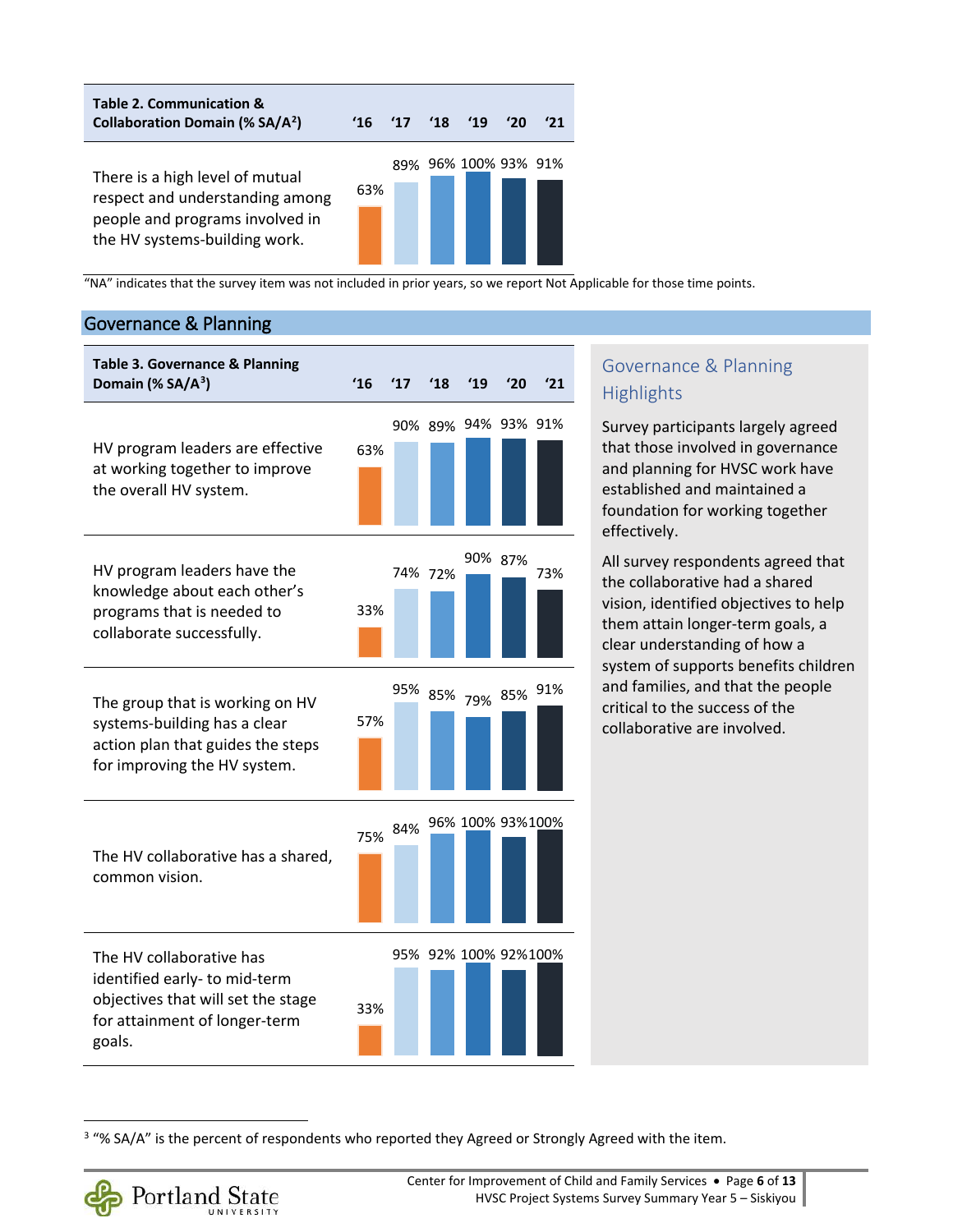

#### Roles & Responsibilities

| Table 4. Roles & Responsibilities<br>Domain (% $SA/A4$ )                                                | $^{\prime}16$ | $^{\prime}17$ | $^{\prime}18$ | 19          | '20 |     |
|---------------------------------------------------------------------------------------------------------|---------------|---------------|---------------|-------------|-----|-----|
| All those involved in the HV<br>systems work have a clear sense<br>of their roles and responsibilities. | 50%           | 78%           |               | 91% 89% 86% |     | 70% |
| The HV collaborative group has<br>ample knowledge of local needs<br>and resources.                      | 60%           | 72%           |               | 89% 88% 87% |     | 90% |

### Roles & Responsibilities **Highlights**

Survey participants largely agreed that those involved in HVSC work understand local needs and resources.

However, fewer respondents in 2021 agreed that all those involved have a clear sense of roles and responsibilities.

#### Equity

 $\overline{\phantom{0}}$ 

| Table 5. Equity Domain (% SA/A <sup>5</sup> )                          | $'16$ $'17$ | $^{\prime}18$ | '19 | '20 |  |
|------------------------------------------------------------------------|-------------|---------------|-----|-----|--|
| HV programs have effective ways<br>to prioritize services to families. |             |               |     |     |  |

<span id="page-6-1"></span><sup>&</sup>lt;sup>5</sup> "% SA/A" is the percent of respondents who reported they Agreed or Strongly Agreed with the item.



<span id="page-6-0"></span><sup>&</sup>lt;sup>4</sup> "% SA/A" is the percent of respondents who reported they Agreed or Strongly Agreed with the item.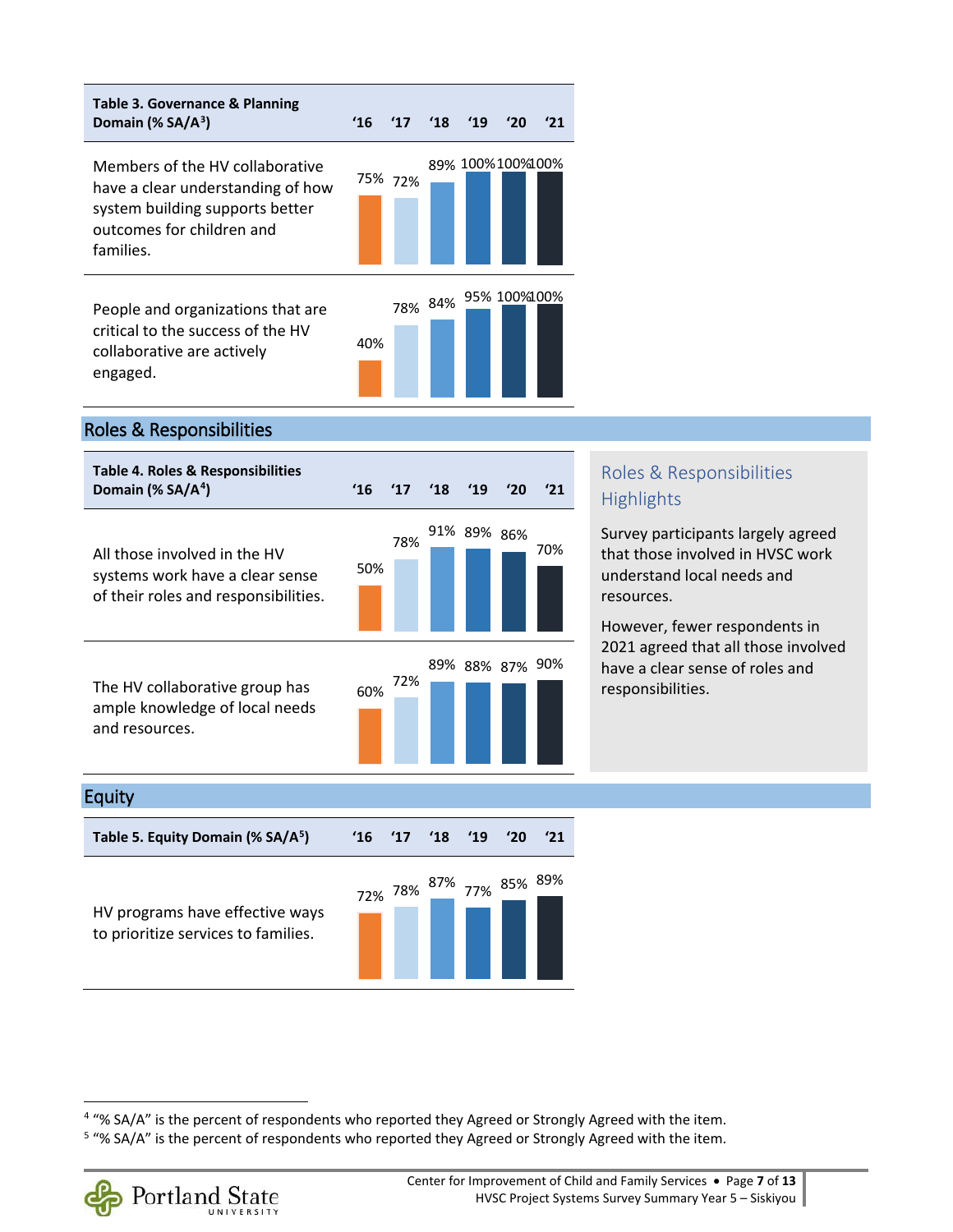

#### Equity Highlights

More respondents in 2021 felt that HV staff reflect the diversity of families in the region, and that programs had an increasing capacity to meet the cultural and linguistic diversity of families.

More survey participants also agreed that programs are able to effectively prioritize services to families.

However, fewer felt that the system currently meets the needs of all families in the region.

"I hope that more families enroll in our programs."

– Survey Respondent

\*"NA" indicates that the survey item was not included in prior years, so we report Not Applicable for those time points.

#### Continuous Program Improvement & Data Use

| <b>Table 6. Continuous Program</b>                                                                   |     |               |               |     |                      |     | CPI & Dat                                 |
|------------------------------------------------------------------------------------------------------|-----|---------------|---------------|-----|----------------------|-----|-------------------------------------------|
| <b>Improvement &amp; Data Use Domain</b><br>$(*$ SA/A <sup>6</sup> )                                 | '16 | $^{\prime}17$ | $^{\prime}18$ | '19 | '20                  | 121 | Similar to p<br>majority of               |
| The HV collaborative has sought<br>out information from similar<br>initiatives in other communities  | 60% | 80%           |               |     | 92% 94% 92%          | 88% | 2020 agree<br>included or<br>reflection o |
| and continues to gather and share<br>information about effective<br>practices.                       |     |               |               |     |                      |     | "I hope we<br>momentum<br>direction."     |
| The HV collaborative takes time<br>periodically to reflect on what we<br>are learning, including the |     |               |               |     | 93% 87% 94% 100%100% |     |                                           |
| effectiveness of our collaborative<br>structures and processes.                                      | 0%  |               |               |     |                      |     |                                           |
| The HV collaborative has collected<br>and assessed data about the                                    |     |               |               |     | 81% 88% 94% 86% 100% |     |                                           |
| needs and resources for children<br>and families in our region.                                      | 25% |               |               |     |                      |     |                                           |

#### a Use Highlights

rior years, the vast survey participants in d their HVSC work has ingoing gathering of and on data.

can keep the n moving in a positive

– Survey Respondent

<span id="page-7-0"></span><sup>6</sup> "% SA/A" is the percent of respondents who reported they Agreed or Strongly Agreed with the item.

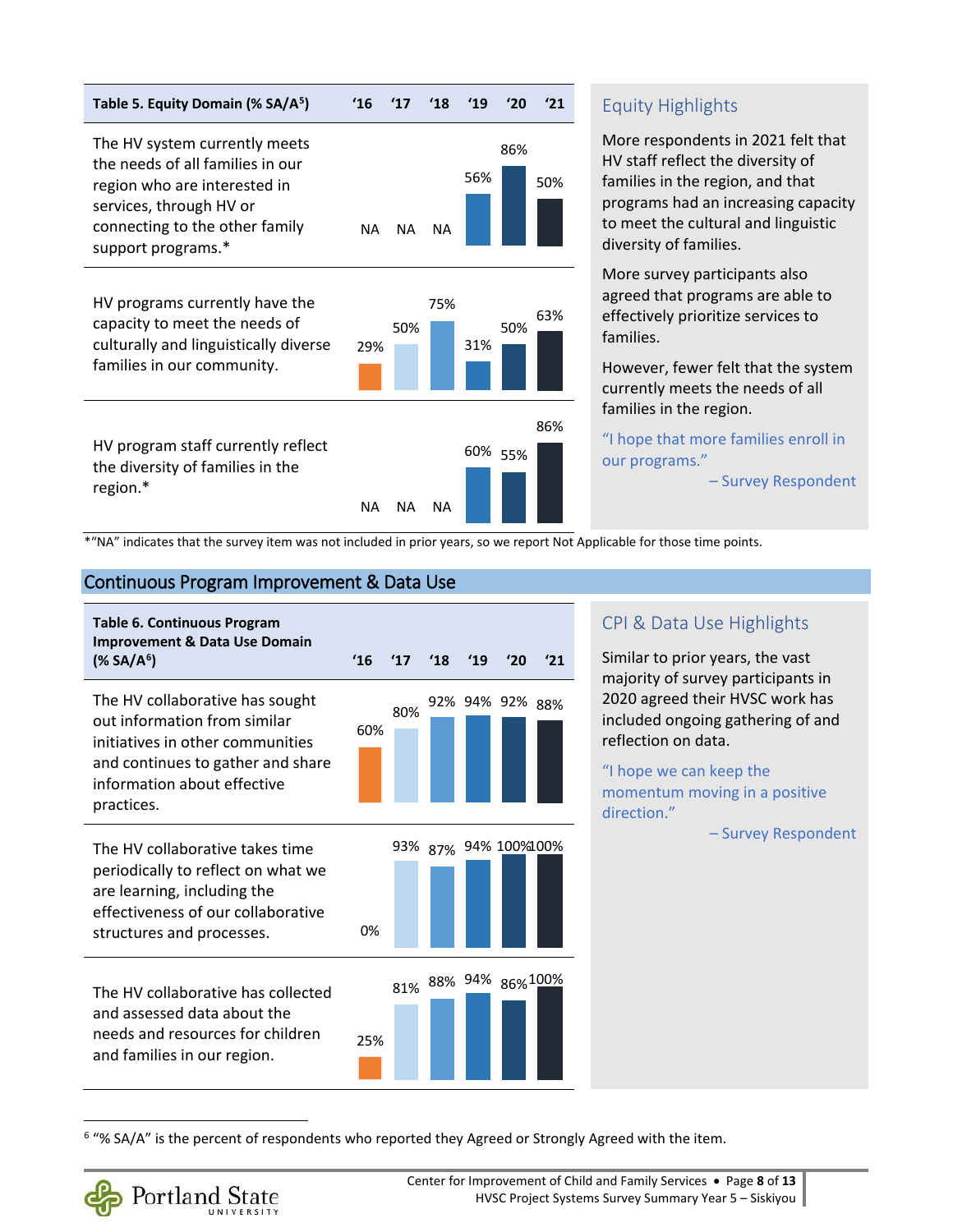#### Systems Outcomes



Community Awareness **Highlights** 

Fewer respondents in 2021 agreed that families know about HV programs and services, but a higher rate agreed that families understand the benefits.

More respondents also reported families feeling skeptical about the idea of HV services, which may be connected to ongoing COVID-19 conditions.

"Our biggest accomplishment has probably been the raising of awareness of HV to more people and organizations."

– Survey Respondent

\*"NA" indicates that the survey item was not included in prior years, so we report Not Applicable for those time points.

<span id="page-8-0"></span><sup>&</sup>lt;sup>7</sup> "% SA/A" is the percent of respondents who reported they Agreed or Strongly Agreed with the item.

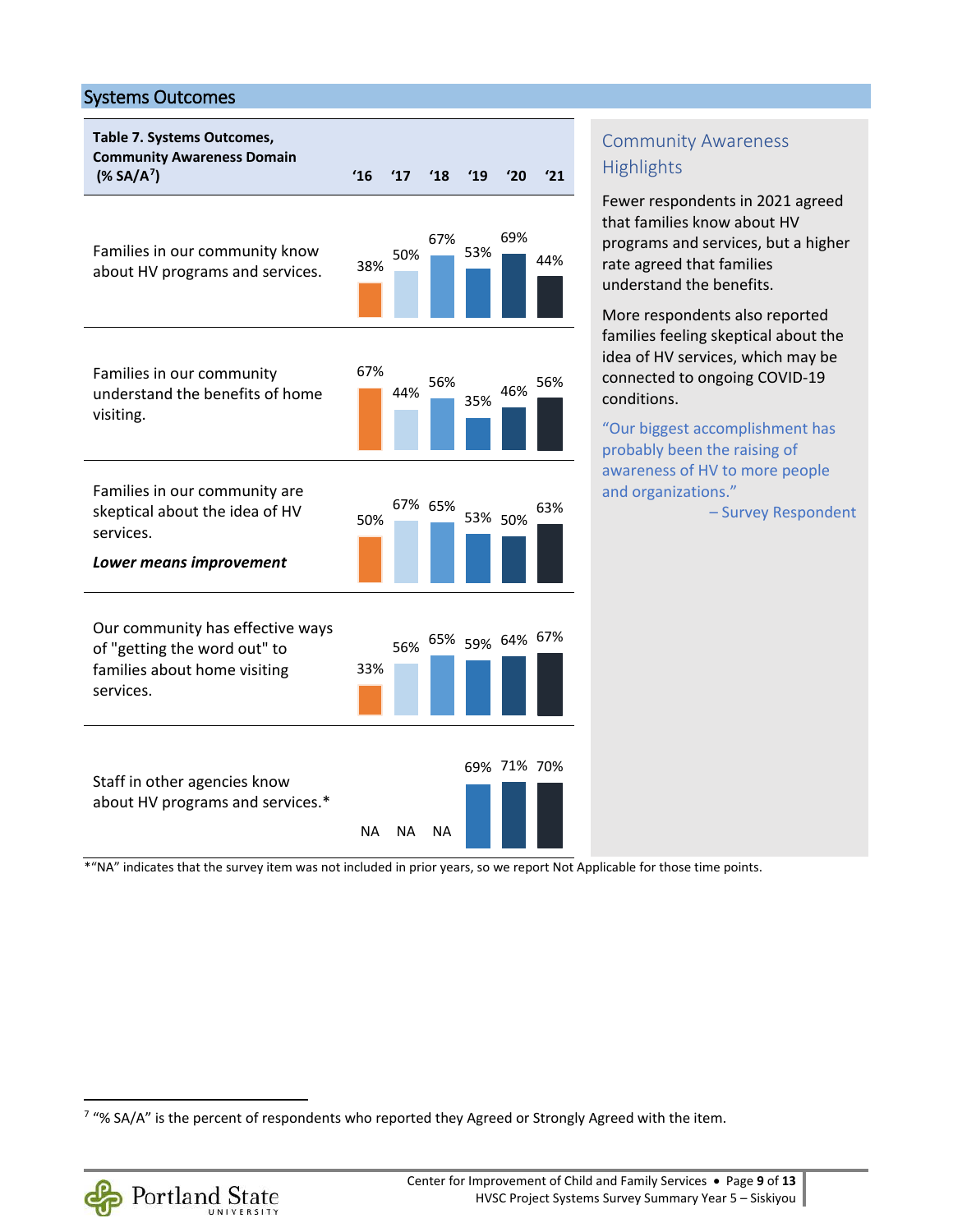

# Coordinated Referral **Highlights**

With the expanded and more regular use of the universal referral form and referral process during 2021, respondents reported higher rates of agreement related to use of the form and clarity of referral processes.

#### "The most important accomplishment was getting our referral form out to different agencies so we can start coordinating with them to provide services to families."

– Survey Respondent

<span id="page-9-0"></span><sup>&</sup>lt;sup>8</sup> "% SA/A" is the percent of respondents who reported they Agreed or Strongly Agreed with the item.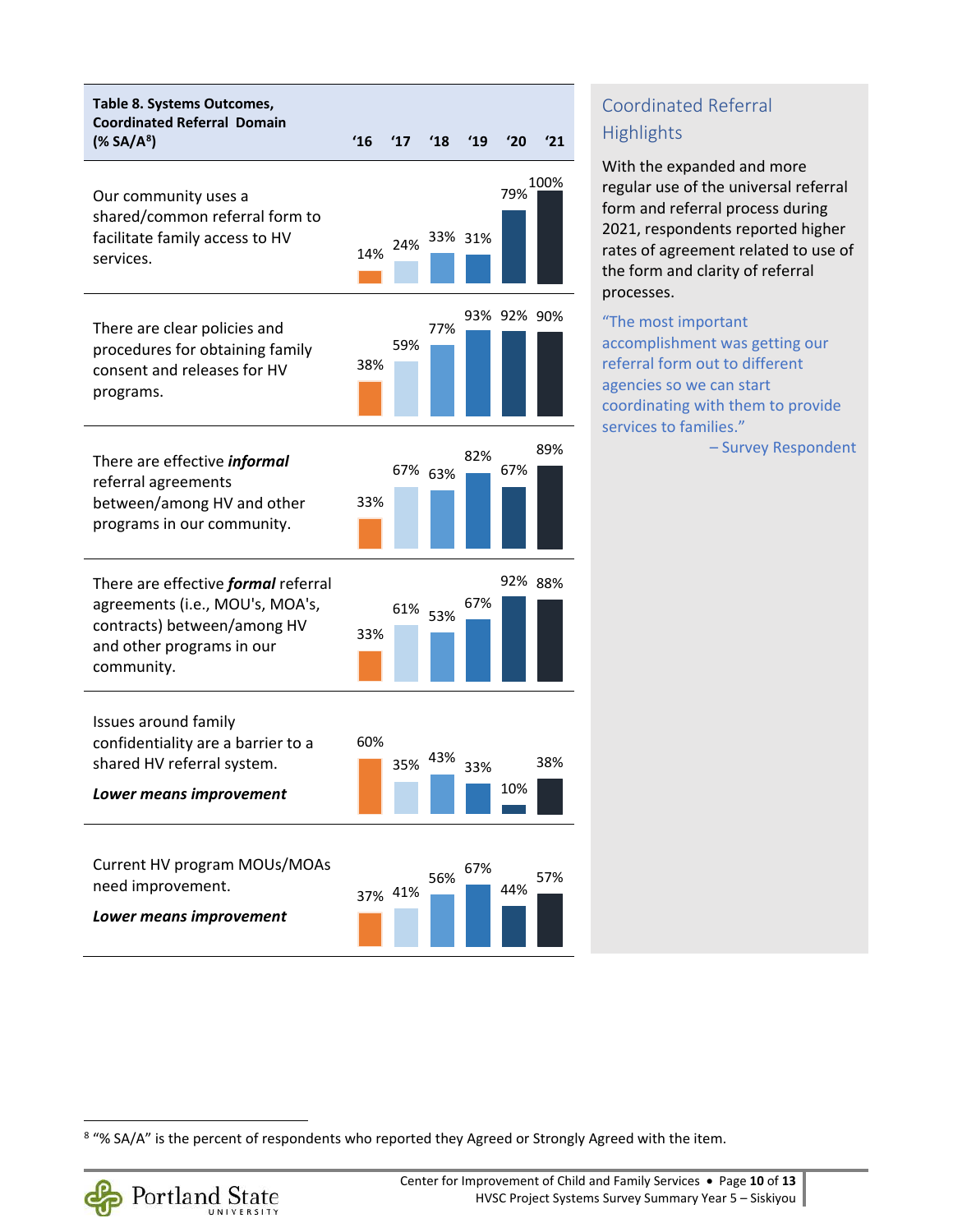

## Professional Development **Highlights**

All survey participants in 2021 agreed that the HV system was effective at sharing professional development resources and building from a training plan.

\*"NA" indicates that the survey item was not included in prior years, so we report Not Applicable for those time points.

#### **Sustainability**

| <b>Table 10. Sustainability Domain</b><br>$(*$ SA/A <sup>10</sup> )                                                     | 16  | 17' | '18 | '19 | '20<br>'21     |
|-------------------------------------------------------------------------------------------------------------------------|-----|-----|-----|-----|----------------|
| HV programs work together to<br>increase funding and support all<br>home visiting programs.                             | 17% | 67% | 50% |     | 78% 83%<br>75% |
| There are multiple sources (e.g.,<br>state, federal, private, foundation)<br>of HV program funding in our<br>community. | 80% | 64% | 76% | 86% | 100%<br>64%    |
| There is competition between HV<br>programs for resources and<br>funding.<br>Lower means improvement                    | 71% | 19% | 33% | 13% | 40%<br>8%      |

#### Sustainability Highlights

A high rate of survey participants in 2021 agreed that programs have improved their work together for increased funds and that there are multiple funding sources in the community.

A higher rate of respondents also felt there was competition among programs for resources and funding.

<span id="page-10-1"></span><span id="page-10-0"></span><sup>9</sup> "% SA/A" is the percent of respondents who reported they Agreed or Strongly Agreed with the item.  $10$  "% SA/A" is the percent of respondents who reported they Agreed or Strongly Agreed with the item.



 $\overline{\phantom{0}}$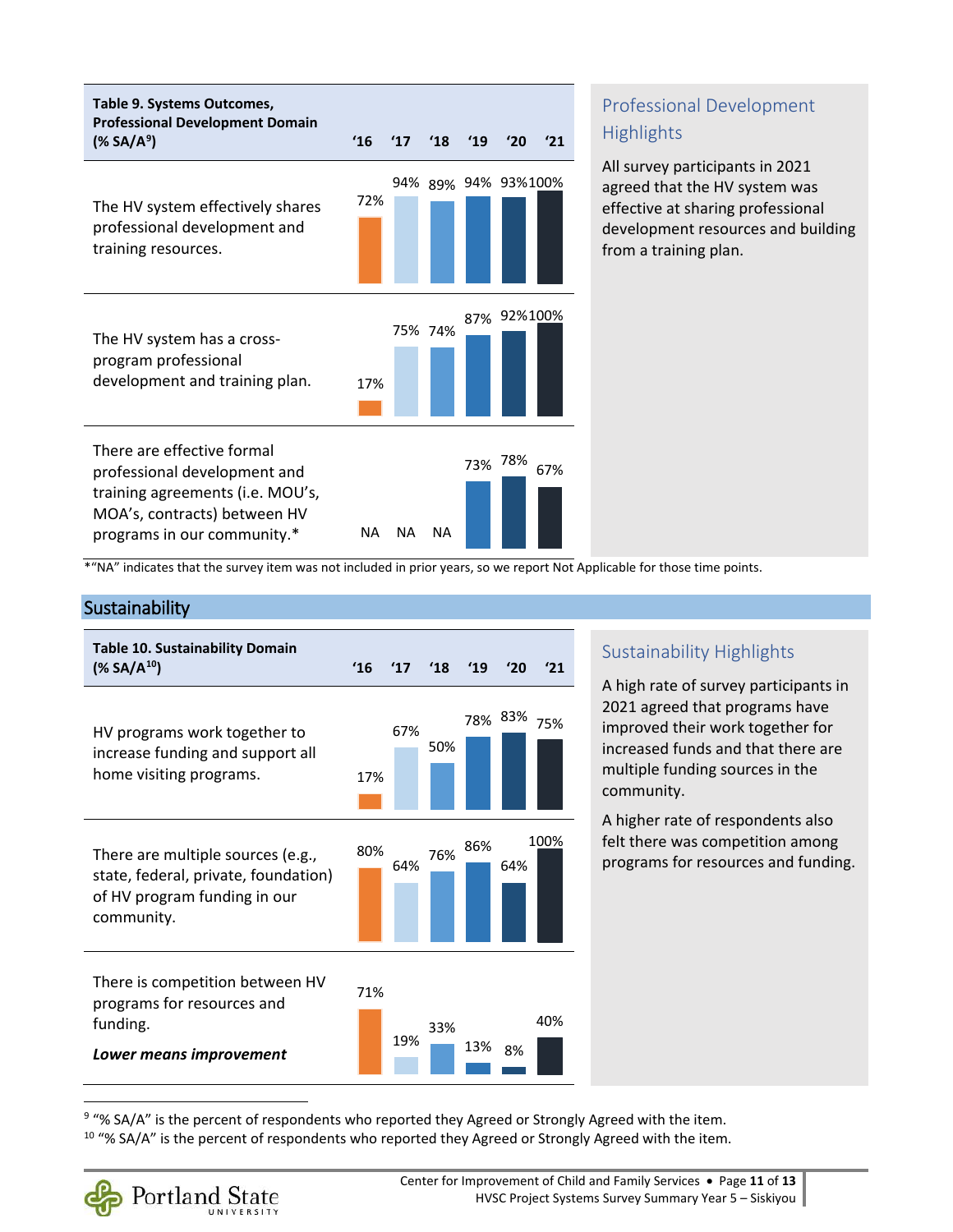# Reflections on Year 5 of the Project

In addition to the series of scaled survey items, participants also shared their thoughts on key accomplishments of Year 5 of the HVSC project, hopes for the future, and challenges that will need to be addressed.

#### Key Accomplishments

- Building new and maintaining existing relationships among staff and between programs.
- Expanding use of the shared referral form and process among new partners.
- Increasing awareness of families and community partners of the availability and benefits of HV programs.

#### Hopes for Coming Year

- Continuing work to expand use of coordinated referral forms and systems among existing and new community partners.
- Sustaining work and relationships that have been established through the project so far.
- Continuing to build awareness with community partners and families to understand the availability and benefits of HV supports in the community.

"The potential for helping families is well worth the effort everyone in our county is putting in to HV."

– Survey Respondent

#### **Project Contact Info**

For information about the HVSC project, contact:

*Grant Program Officer* Robin Hill-Dunbar [rhdunbar@tfff.org](mailto:rhdunbar@tfff.org)

*Thank you to each survey participant for sharing your perspectives and your time.*